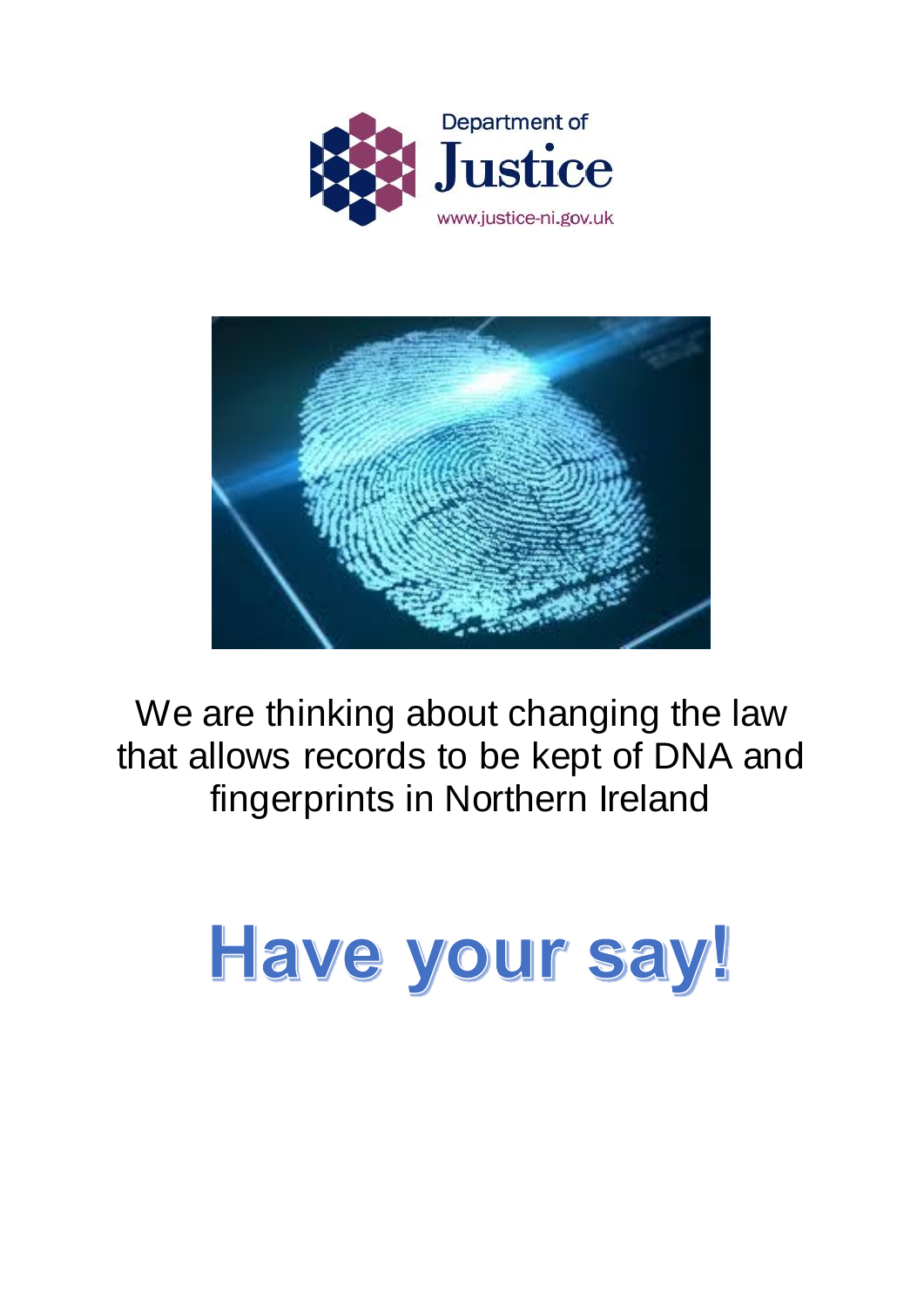# What it's all about!

The current law in Northern Ireland says that if the Police Service of Northern Ireland (PSNI) take your DNA (your genetic code) or fingerprints in connection with an offence that could result in a prison sentence (a recordable offence), they can keep your DNA/fingerprints forever.

In recent years the European Court of Human Rights (ECHR) looked at a number of cases and recommended that there should be rules made about how long this information should be kept.

This means we MUST change the law to let the ECHR know that we have listened to what they have suggested.

We are you to help us make decisions about how long the PSNI should be allowed to keep DNA and fingerprints for. This paper asks you a number of questions so that we can get your views.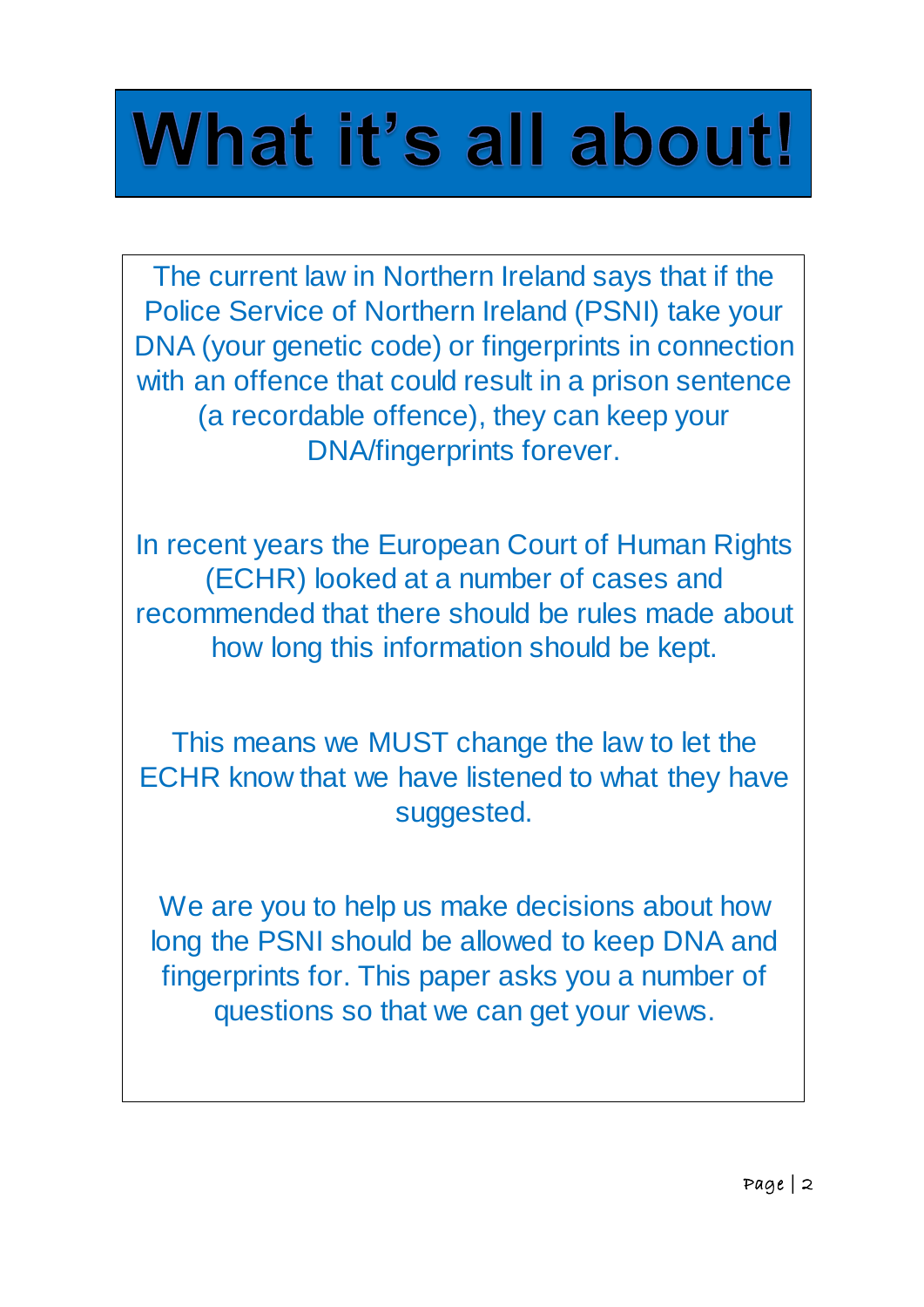The ECHR recommended that the length of time for keeping DNA and fingerprints should be based on how serious the crime is.

We suggest keeping DNA and fingerprints for the following time limits:

- 75 years for convictions for a qualifying offence (this is an offence for a very serious crime like terrorism or serious violence).
- 50 years for adult convictions that are not as serious, but can still result in a prison sentence.
- 25 years for 2 or more juvenile (that's under 18) convictions that would result in a prison sentence of no more than 5 years.

For young people, it is important to know that if you commit an offence that results in a prison sentence of more than 5 years, then your DNA and fingerprints will be held for 50 years.

The time limits we are suggesting are the maximum times that we will hold the information for. We will also be suggesting a review process that should take place during the years that the information is being held.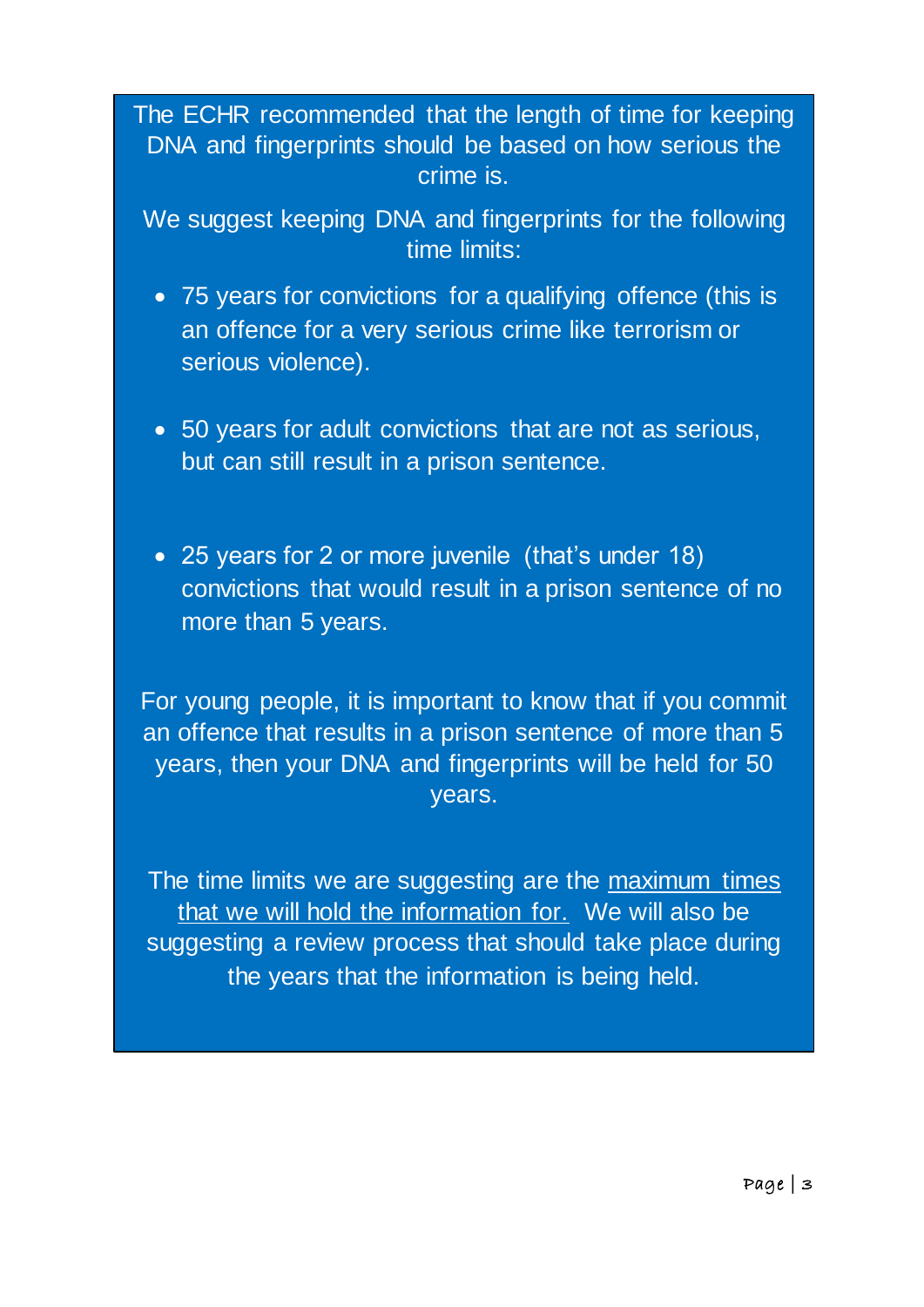## Now for some Questions!

#### **Q1. Do you agree/disagree with the proposal that the law needs to change?**

Strongly agree / Agree / Neither agree nor disagree / Disagree / Strongly disagree

#### **Q2. Do you agree with the suggested maximum periods DNA and fingerprints of convicted people should be kept?**

Strongly agree / Agree / Neither agree nor disagree / Disagree / Strongly disagree

#### **Q3. Do you agree that our suggestions are reasonable?**

Strongly agree / Agree / Neither agree nor disagree / Disagree / Strongly disagree

#### **Q4. Do you agree that the suggestions comply with the decisions taken by the European Court of Human Rights on the storage of DNA and fingerprints?**

Strongly agree / Agree / Neither agree nor disagree / Disagree / Strongly disagree

#### **Q5. Do you agree that holding this information should be subject to a review during the time it is held?**

Strongly agree / Agree / Neither agree nor disagree / Disagree / Strongly disagree

#### **Q6. Do you have any other comments?** *(250 words)*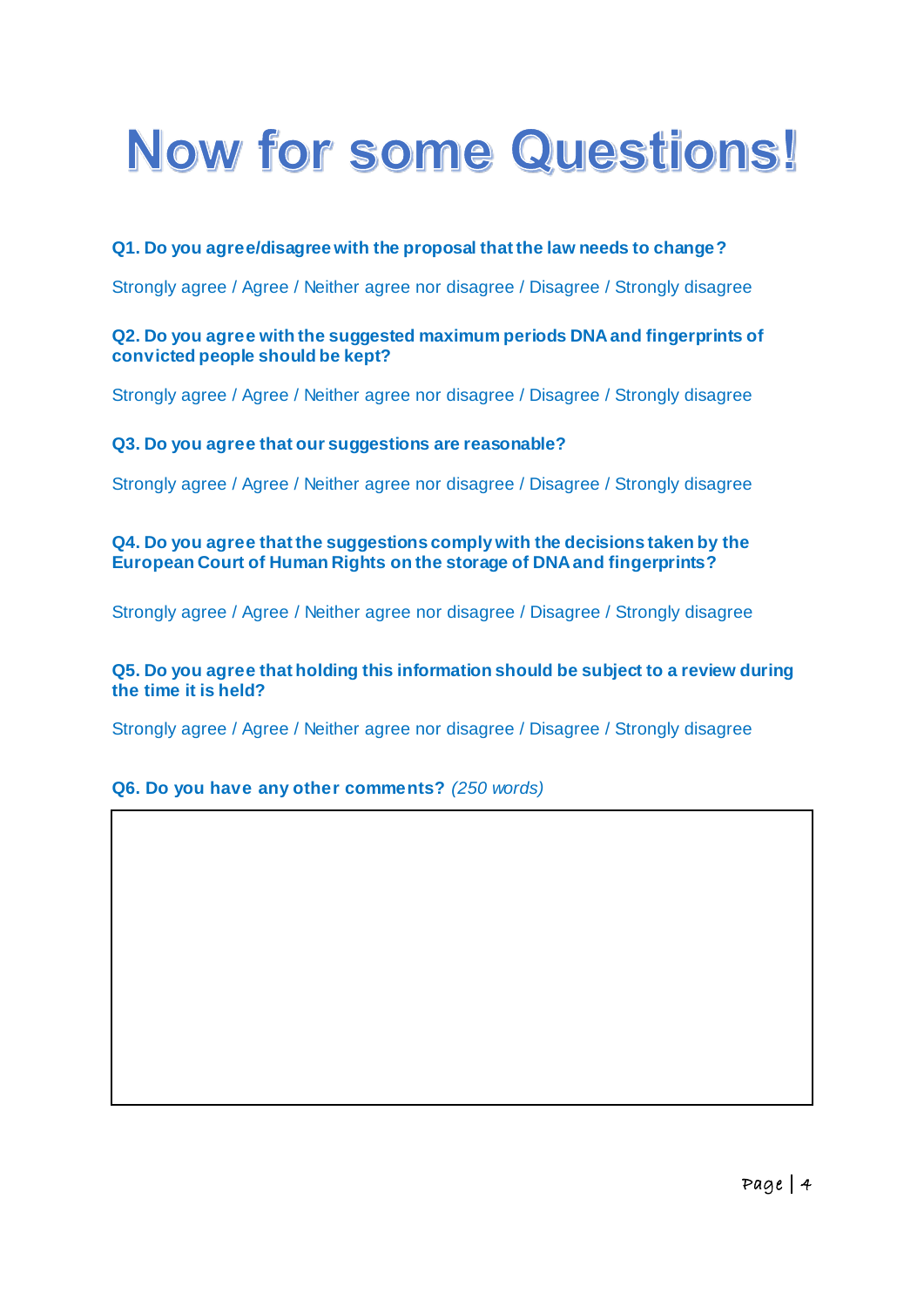We mentioned having a review of the information being held – we want to make it law. If we do this, the law will explain the following:

- When the reviews will happen;
- What details will be considered;
- Who will carry out the review;
- How it will be carried out; and
- How people can ask for a review of their data that is held.

To make this law it will mean us making a different law called a 'Regulation', which we will also need to get peoples' views on – but for now we would like to get your opinion on whether the review should be made a law.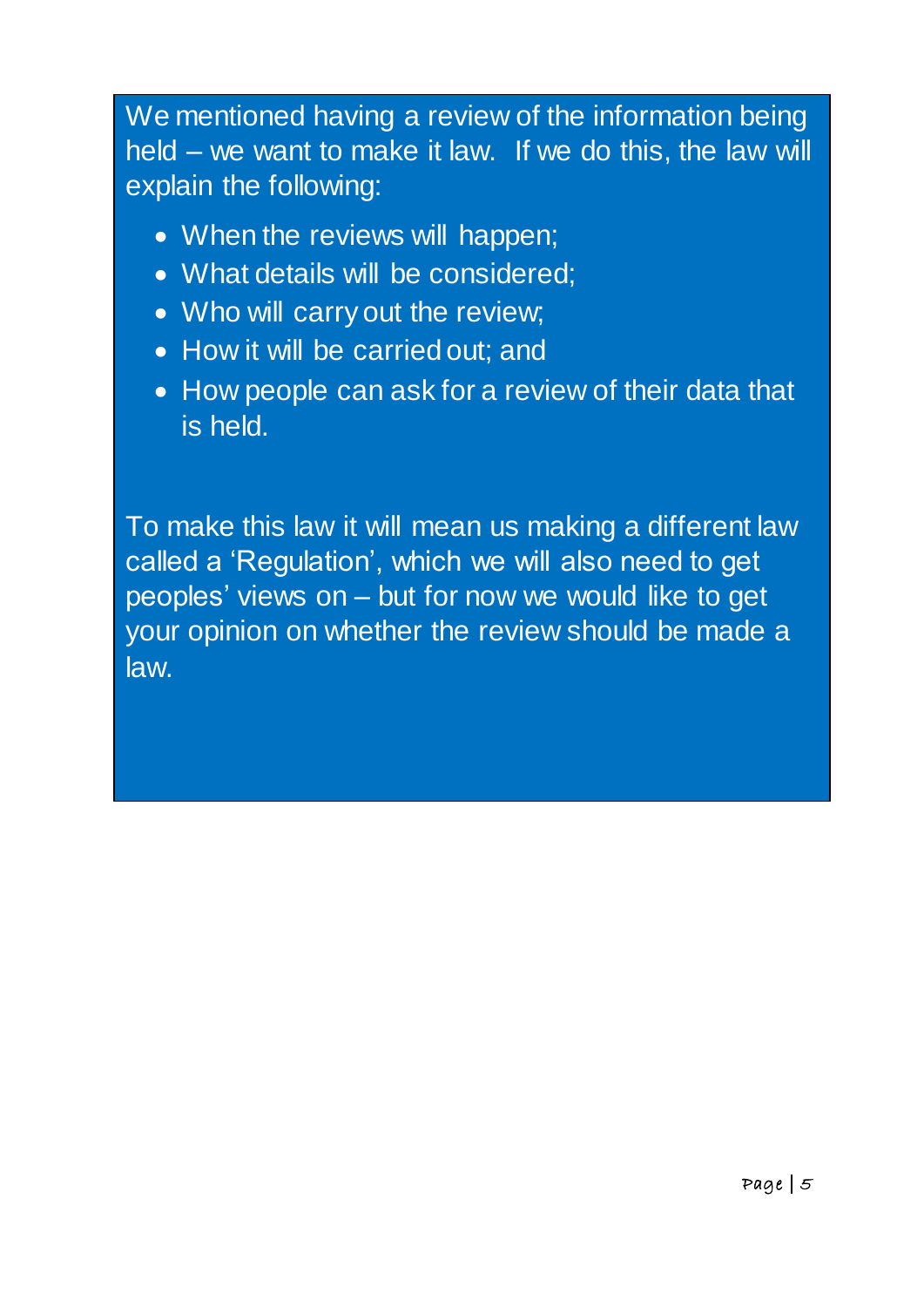## **More Questions!**

#### **Q7. Do you agree/disagree with the suggestion that a review is necessary?**

Strongly agree / Agree / Neither agree nor disagree / Disagree / Strongly disagree

#### **Q8. Do you agree/disagree with the suggestion to make it the law that a review should be carried out?**

Strongly agree / Agree / Neither agree nor disagree / Disagree / Strongly disagree

**Q9. Do you have any other views on a review?** (*250 words*)**.**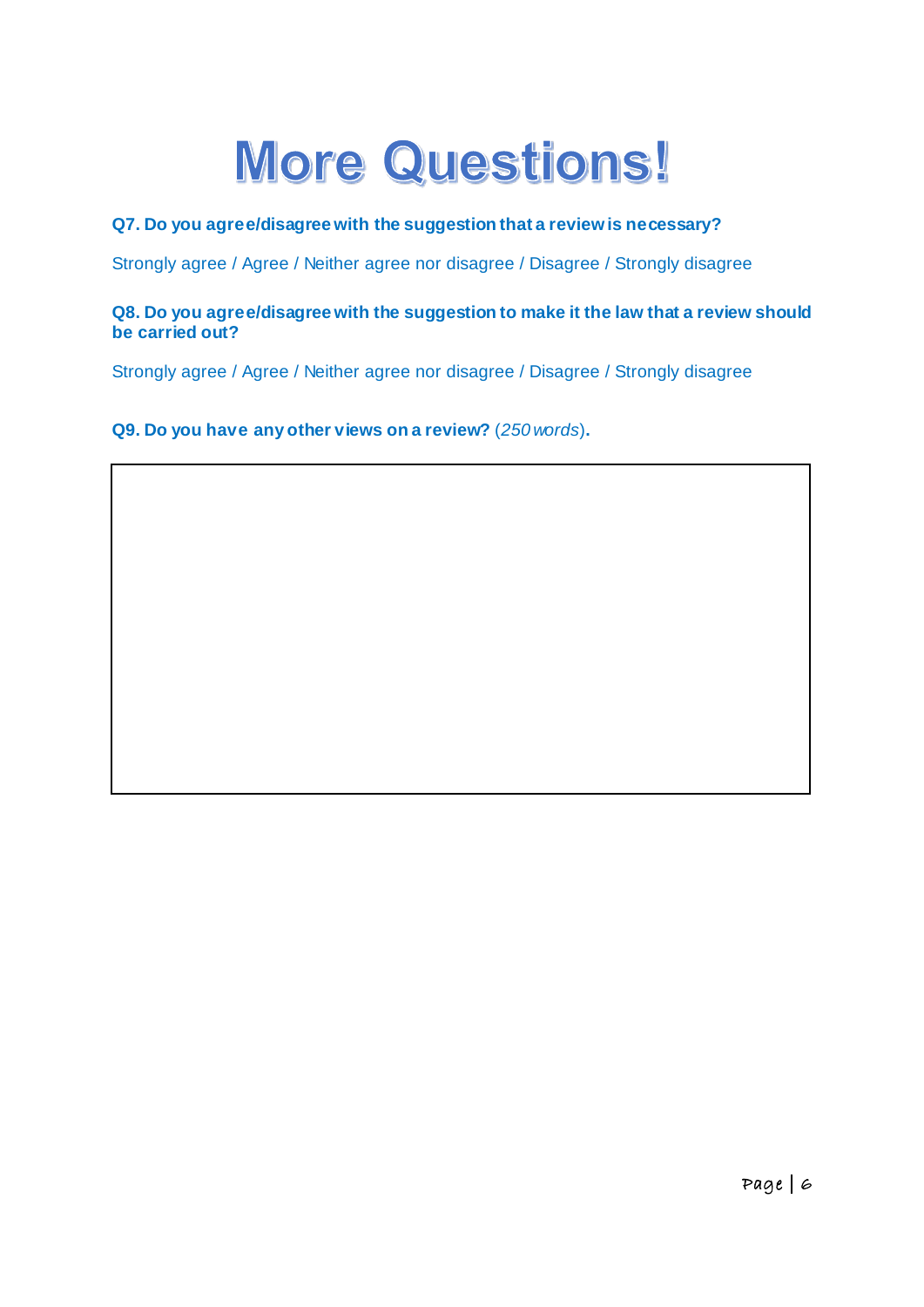### **Crimes Outside the United Kingdom (UK)**

There is just a little bit more information that we have to consider. Should a conviction for a crime that was committed outside of the UK be a reason for the PSNI to keep DNA and fingerprints for a crime committed in Northern Ireland?

Crimes don't just happen inside the UK. Many of today's crimes (like drugs, fraud, cyber-crime and human trafficking) mean that many UK citizens can be convicted of offences outside of the UK.

We want to make sure that ALL convictions, even those outside of the UK, can be considered when deciding how long to keep DNA and fingerprints in Northern Ireland.

We are suggesting that DNA and fingerprints will be held under a simpler version of the time limits in our first section. This is because It is hard to separate recordable and qualifying convictions (we explained these earlier) so we intend to keep data from recordable offences in convictions outside the UK.

These are a maximum retention period of:

- 50 years for adult convictions
- 25 years for under 18s convictions

for offences committed outside the UK.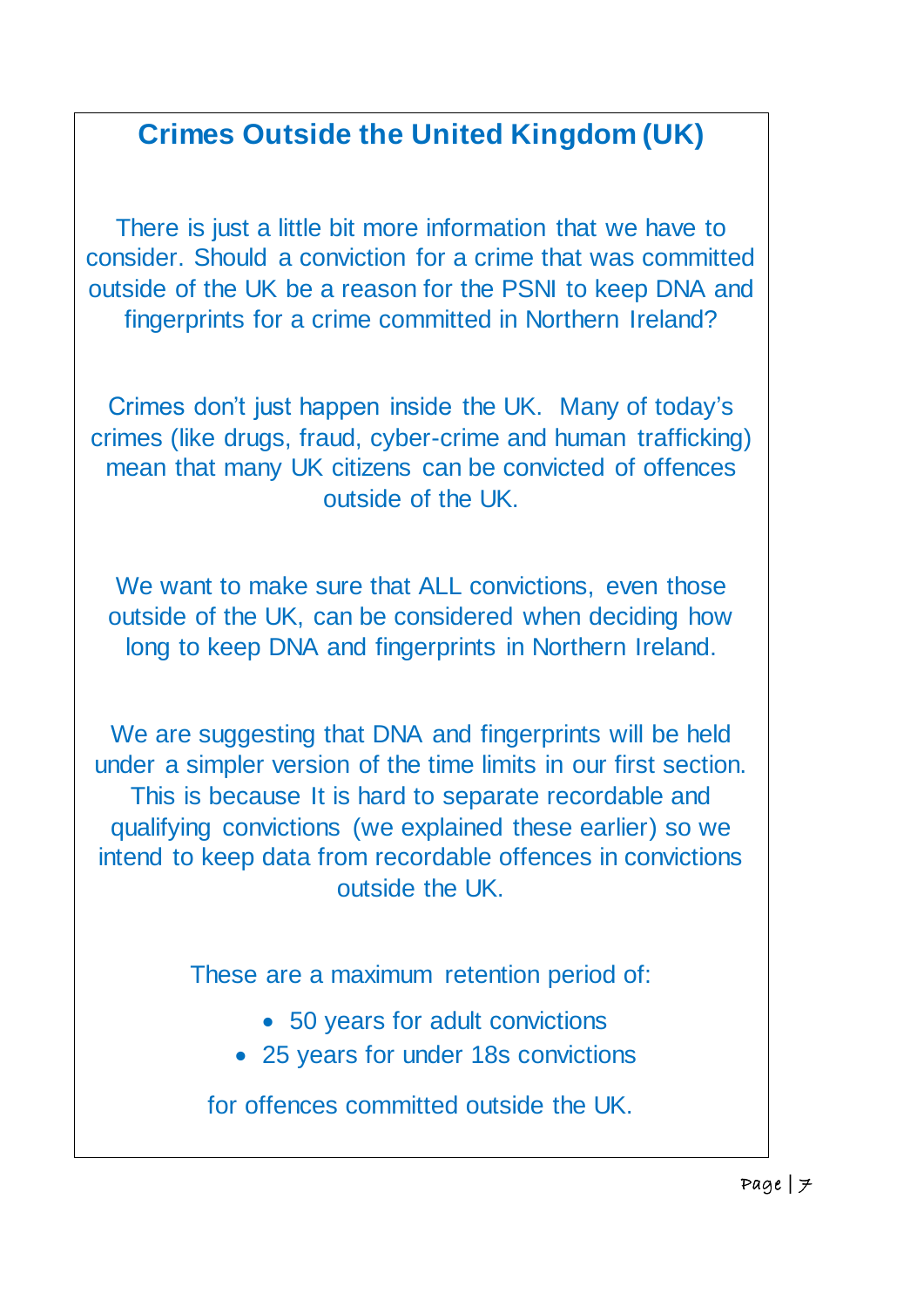

#### **Q10. Do you agree/disagree that a conviction outside the UK should be taken into account in keeping DNA and fingerprints in Northern Ireland?**

Strongly agree / Agree / Neither agree nor disagree / Disagree / Strongly disagree

#### **Q11. Do you agree/disagree with the proposed maximum time limits for DNA/fingerprints on the basis of convictions outside the UK?**

Strongly agree / Agree / Neither agree nor disagree / Disagree / Strongly disagree

#### **Q12. Do you agree/disagree that keeping information for recordable offences is at the right level?**

Strongly agree / Agree / Neither agree nor disagree / Disagree / Strongly disagree

#### **Q13. Do you agree/disagree that keeping information like this should be reviewed regularly?**

Strongly agree / Agree / Neither agree nor disagree / Disagree / Strongly disagree

#### **Q14. Do you have any more comments?** *(250 words)*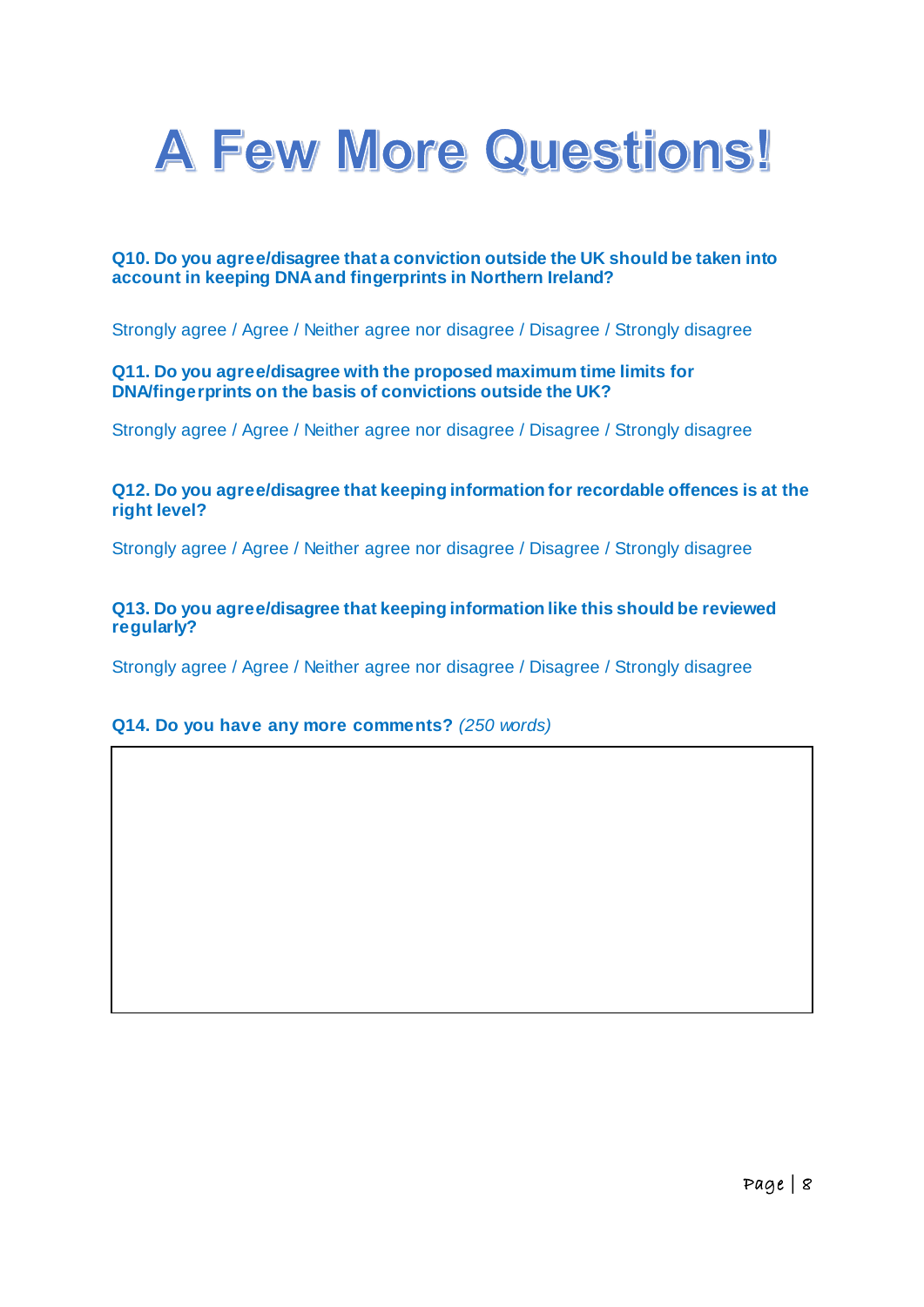### **Left on Books – keeping this DNA/fingerprint information.**

'Left on books' is when the Public Prosecution Service (PPS), (the people who take cases through the courts), make an agreement with the judge that they won't go ahead with the charge right now, but it should be 'left on books' (normally because there are other crimes that the person is being prosecuted for) – which means the PPS could bring the case back to court if the person offends again.

We may need to make new laws which allow the PSNI to hold this information for a suitable length of time. We suggest that the DNA and fingerprint information from 'left on books' cases is kept for 12 months from the date a judge made the decision.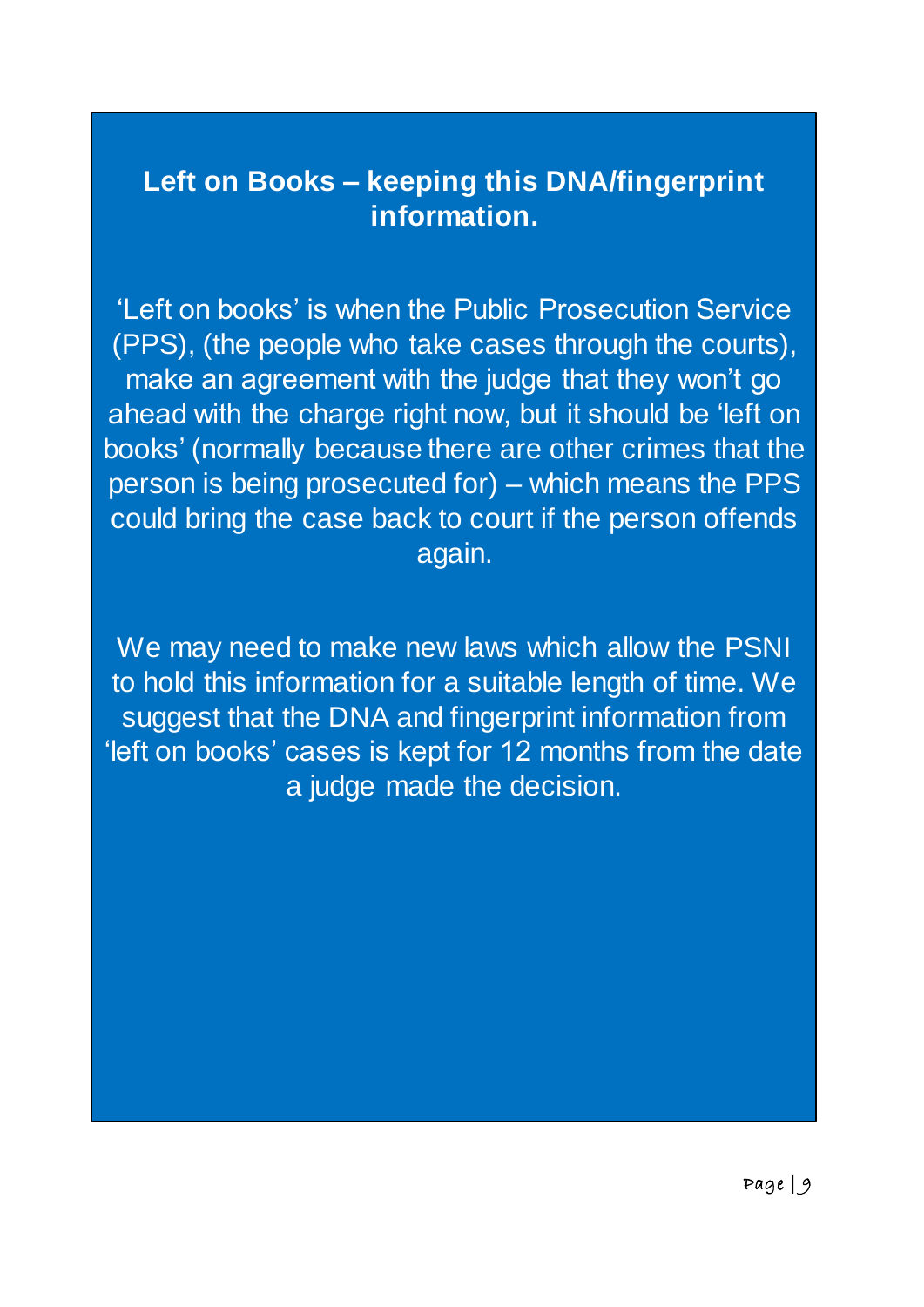## Questions! Questions! Questions!

#### **Q15. Do you agree/disagree with the suggestion that 'Left on Books' cases should also have a limit on how long the information can be held??**

Strongly agree / Agree / Neither agree nor disagree / Disagree / Strongly disagree

#### **Q16. Do you have anything else to say?** *(250 words)*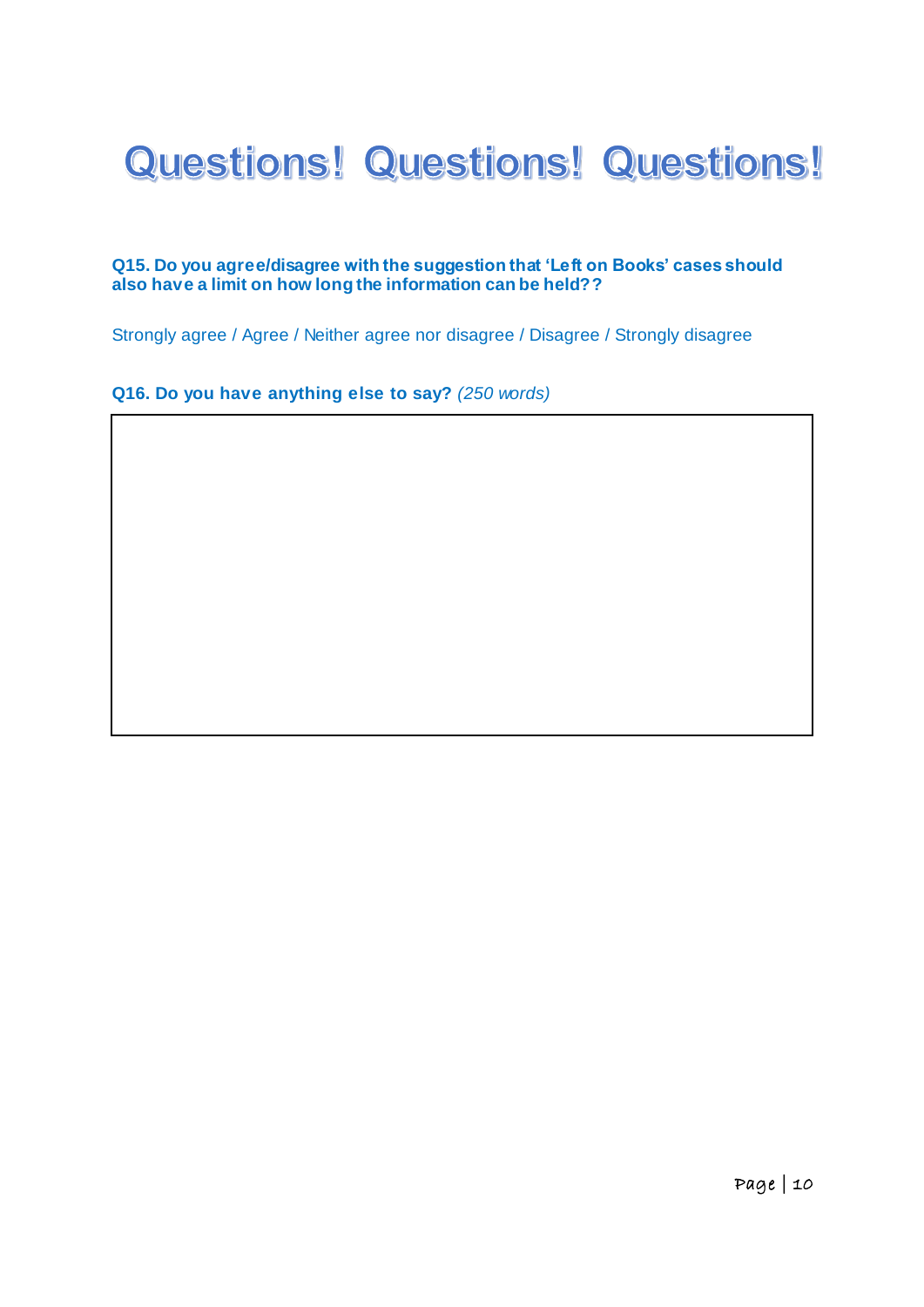### **The Commissioner**

Northern Ireland doesn't have a Commissioner for the Retention of Biometric Material. This is a person who has to make sure that everyone is doing things right, and is sticking to the law.

We want to give the Commissioner the important job of keeping an eye on how DNA and fingerprints are gathered, used and kept. This person would not be part of the Department of Justice or PSNI. We also want to make it the law for the Commissioner to provide a report every year to tell everyone about all the work that has been done, and whether the DNA and fingerprint information is being held and kept correctly.